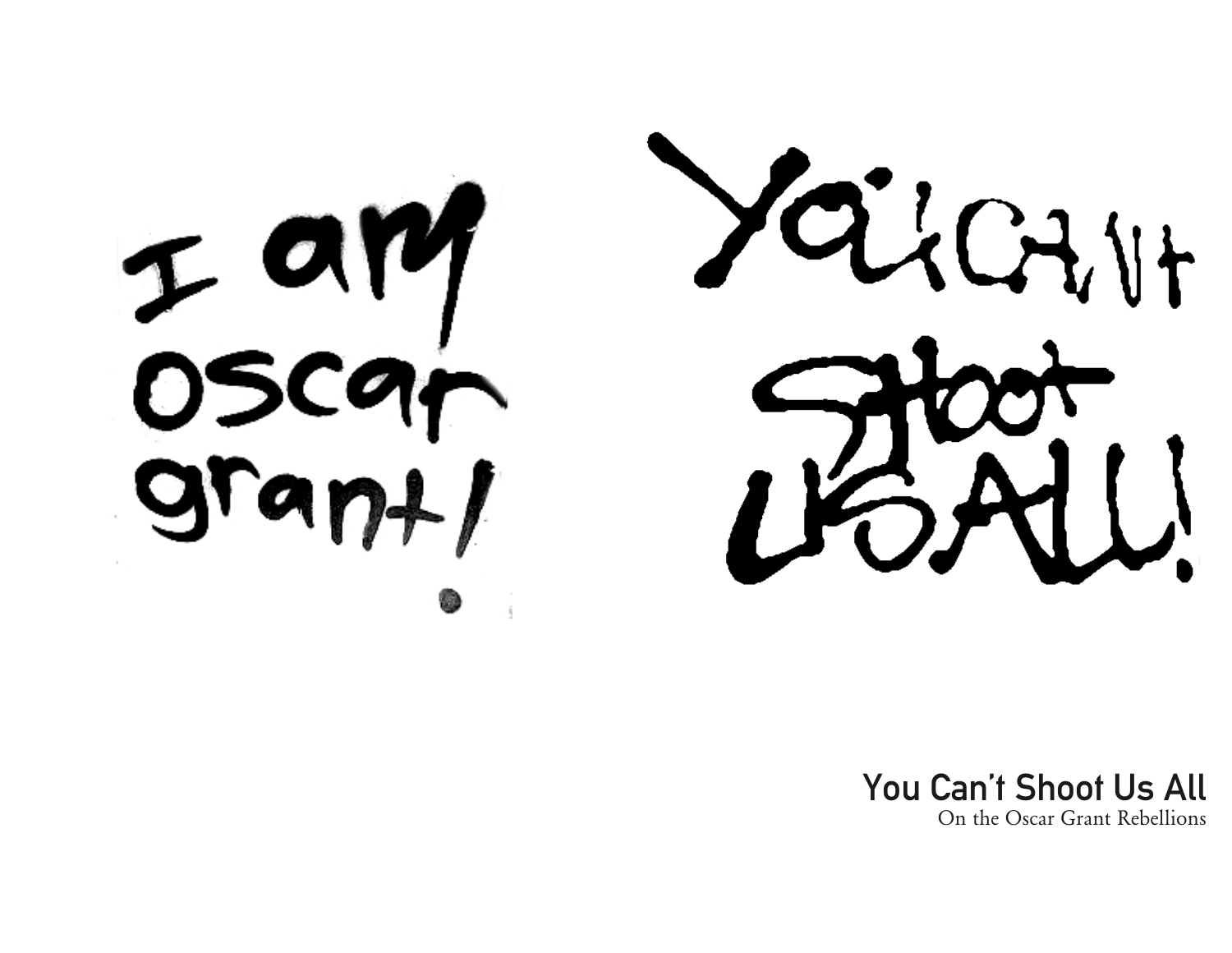

"There were outbreaks like this one, the footlocker incident which we've been telling you about all evening, where in some cases the people weren't even...<br>they were taking the shoes, breaking the windows, taking the merchandise, and just simply throwing it out on the street..." - News

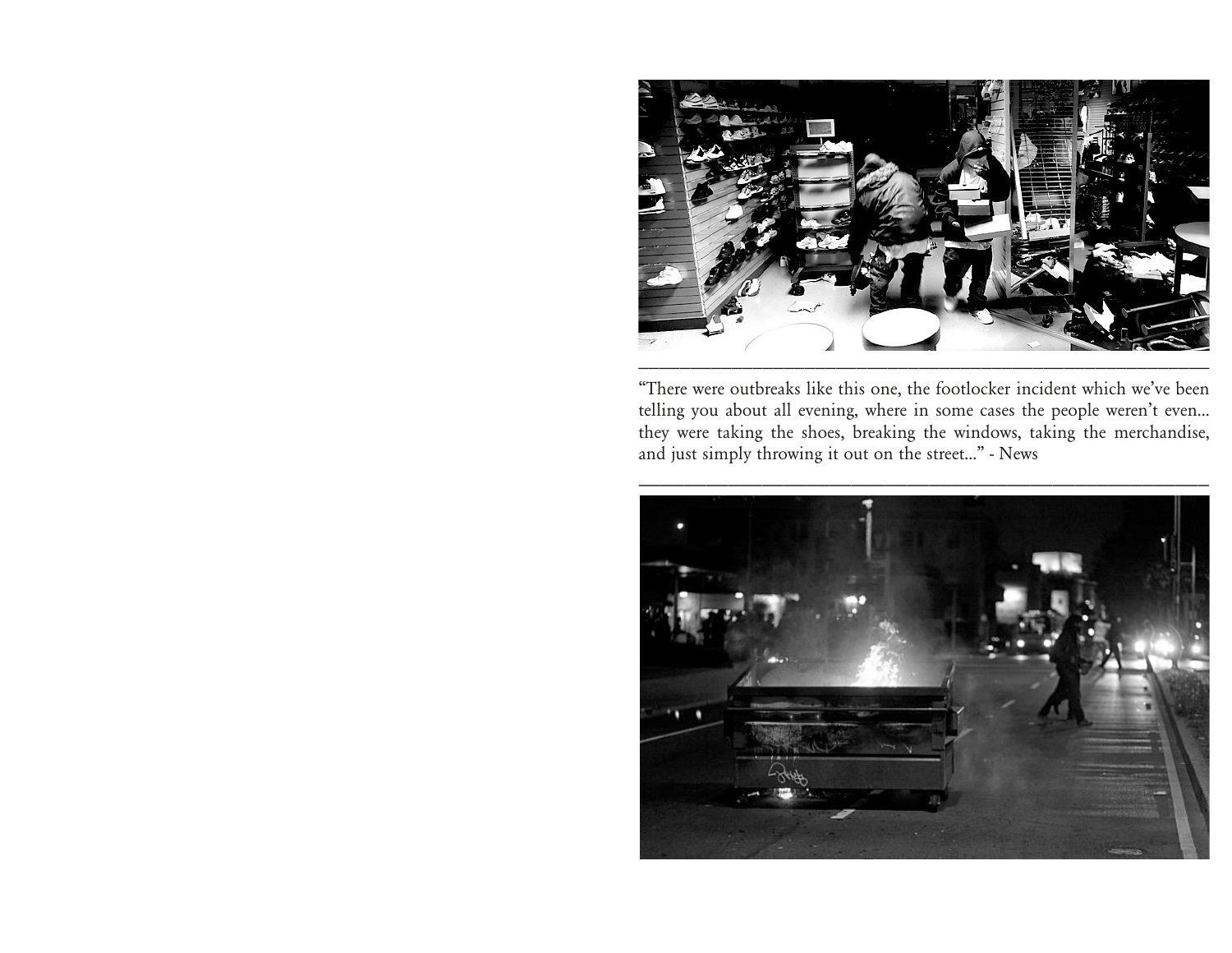*"I know you'll win in the finish all right. You have a formidable arsenal at your disposal, and what have we got? Nothing. We'll be beaten because you're the stronger and we're the weaker, but in the meantime, we hope that you'll have to pay for your victory." - A Rebel*

We have spent too many nights living in fear of the police. When we started *fighting back, the world that surrounded us began to feel different. Today, we can tell the children in our neighborhoods that we stood up for our communities, that, when we all stand together, nothing seems so frightening.*

*Since that warm January night, we have made the mistake of allowing this movement to be confined to the borders of the city of Oakland. The BART police are a regional problem, policing in general a global problem. Disruptions are as relevant at Civic Center in San Francisco or Downtown Berkeley as they are at 14th and Broadway. The movement becoming entirely centered around the city of Oakland has confined us, it has weakened us because it defines the struggle by the borders created by the powerful instead of by the lines drawn by the outraged.*

*This system exists to erase memories, to evict us from our childhood homes, to incarcerate our loved ones, to execute the fathers of children too young to*  fully understand what happened. Our struggle has been an effort to create *memories that they can never take from us.*

*Running toward the sunset, we have found that the horizon only moves* farther away. We awake every morning to the same cycle of death and power *that we escaped in our dreams the night before. Yet we continue to trudge to the ends of the earth, we continue to fight. It is when the air is still, when all seems quiet, that we are planning our next move.*

*At the very least, we have inflicted harm on our enemies, and because of this, we live with dignity.*



*Oakland, July 2010*

*Dedicated to the countless people who have died at the hands of the police, to those currently incarcerated for fighting back, and to the kids who jumped on top of that police car that night last winter.*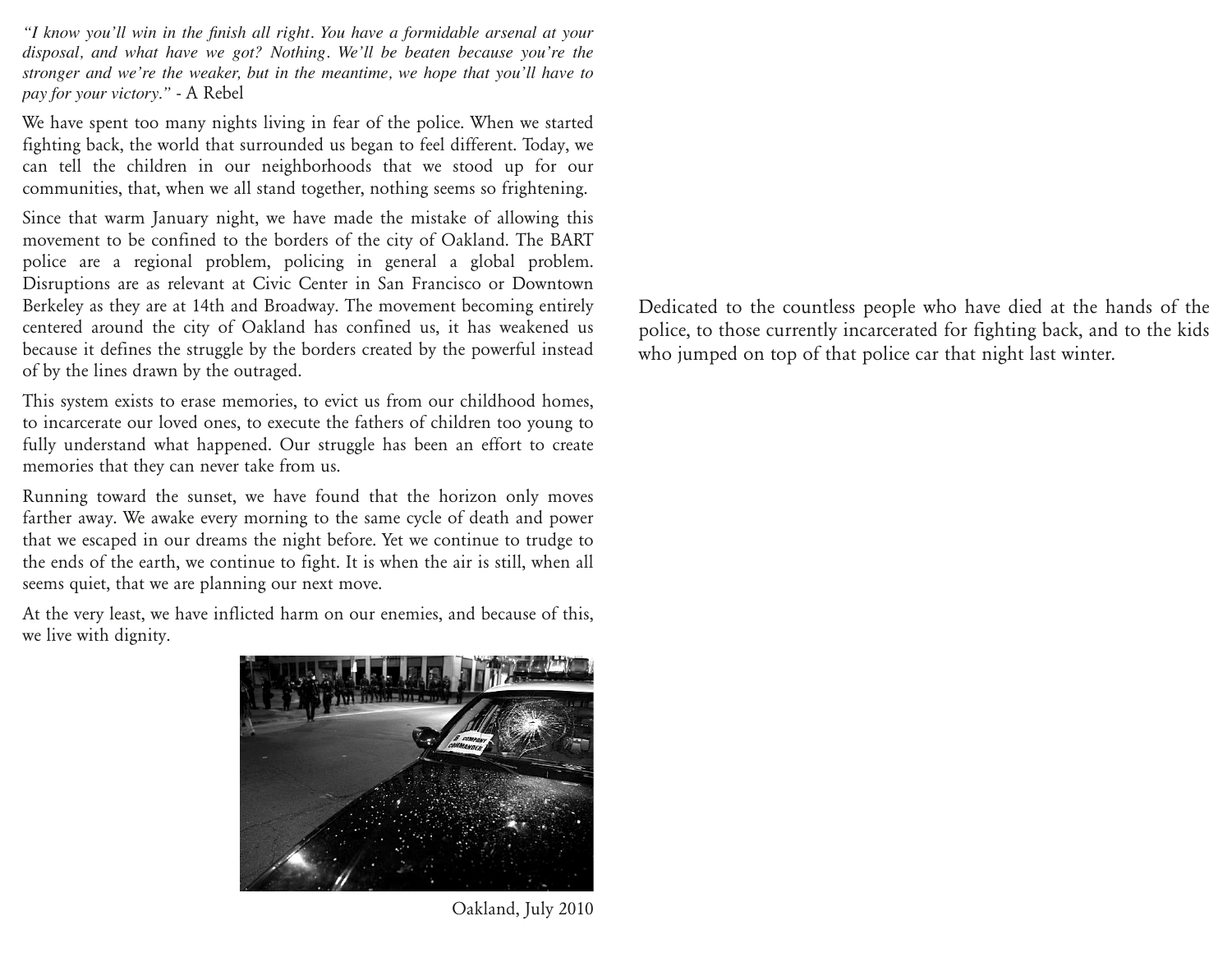

*When we realized that, in the eyes of the powerful, our lives are just piles of bones waiting to be shattered, arteries and veins on the verge of tearing open, hearts and lungs that stop beating and expanding at the moment they pull the trigger, the only thing left to do was to come together and make them tremble before us.*

*Everyone saw the video. At least it seemed that way at the time. A young*  father's last breaths press against a cold train platform, a cop holsters his *firearm and calmly pulls out his handcuffs. Why would they kill an unarmed* man with so many people around? Why don't we know how to respond?

*I wanted to break windows, to set fires, to strike fear into every cop on the streets that night. I wanted to show the powerful that they, too, would learn* the meaning of violence, just as we have been forced to learn it time and time again. They needed to understand that we don't forget, we needed to feel that *we were still alive.*

But what could we do? We were so weak then, we didn't know each other. *Somewhere I heard a call for a demonstration a week later. I came alone.*

*A warm winter night, not too long ago. A long march and then the sun sets. Shortly after, there is a fire and kids are jumping on top of a police car, shards of glass glimmer along the asphalt, and strangers are, for the first time, coming together. To see people who hours earlier hung their heads in fear of the police, people who were afraid to step into the street, finally come together and stand up to the cops was amazing. Days earlier we ran from the police, that night, when we were all together, we ran toward them. No one*  will ever forget that evening; the moment those kids jumped onto the roof of the police car was the most beautiful moment I've ever witnessed.

July 17, 8:20am*: The cops killed someone else. Once again in Fruitvale. Forty* eight year old Fred Collins died after being shot multiple times when five *officers from BART and OPD discharged their weapons.*

July 18, 11:27pm*: Shots fired at police from an upper floor of a high-rise building in the Acorn housing project complex in West Oakland. The officers were performing a traffic stop in the area and had to take cover when they heard the shots, however, no officers were hit by the gunfire*

Today, the situation is every bit as dismal as it was yesterday. Every hour of *our lives spent at work creates the revenue that strengthens the army that confronts us. In Stockton, in Livermore, in Bakersfield; the police continue to open fire on us, we continue to die. We have yet to create a force that can subject them to the misery that will one day confront them, however, we have come closer than we ever thought we would.*

*Until now, we believed we were fighting battles. On the day of a demonstration, we walked the streets, we fought, and we went home that night, unsure of what to do in the time until the next battle presented itself.*  Today, we understand that we are at the beginning of a war. Wars are protracted conflicts. Their results aren't determined at the end of the day. *The police have killed again, and, as of today, our response has been less than forceful. In warfare, it is necessary to develop weapons.*

*We need to learn new tactics. There is still so little we really know how to do. We could learn how to blockade roads or shut down BART trains. With better communication, we could attack police property or raid supplies in* places where the cops aren't waiting for us. We are working toward developing the capacity to respond forcefully every time the police kill one of *us.*

*This movement has never had leaders. It is composed of independent and often disconnected groups of people. These groups tend to operate outside of the typical political and social justice networks. So far, their autonomy, their lack of reliance on both the non-profit world and the radical political scenes, has been a strength. We all come from vastly different places, and many people may not be willing to work with one another. Therefore, the point*  isn't to try to bring everyone together into one organization. What is *important is to begin providing supplies to people to assist their ability to continue to struggle autonomously.*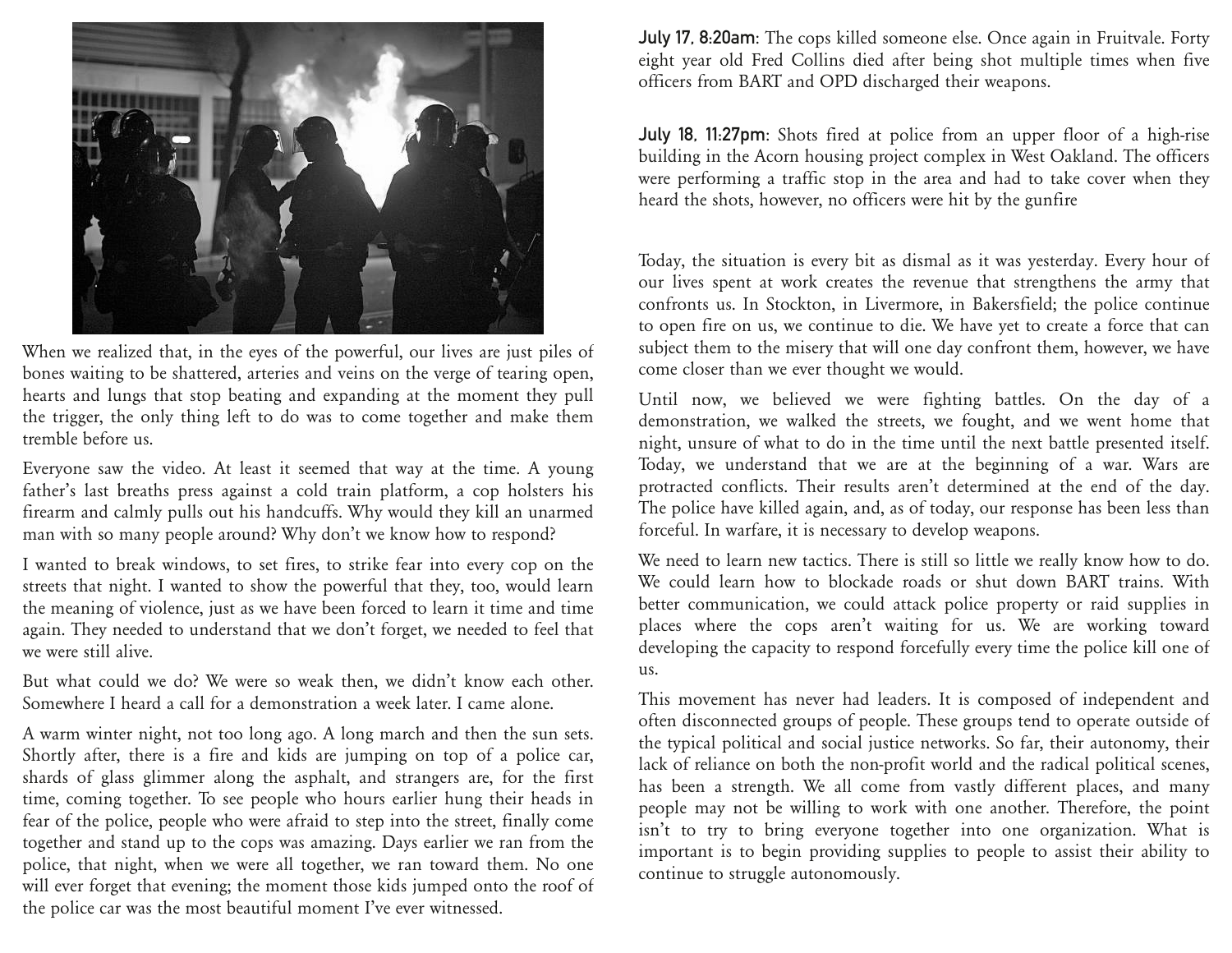*distinguishing the "good‰ elements from the "destructive‰ elements. This* time, it seems that the primary division they created was not between the *"peaceful‰ and the "violent,‰ but a racial division wedged between groups in the uncontrollable elements in an attempt to neutralize our collective strength.*

*I, identifying with a man whose photograph was not unlike my own* reflection, wondered if people who did not see themselves in Oscar Grant at *least saw in his image their friend, their neighbor, their classmate, someone* whose life was worth fighting over. I hoped that there were white people who, *after watching a video of a black man being murdered by the police, would be angry enough to break windows. In time, I met these people, because they fought alongside us, throwing bottles and chunks of concrete, cursing the police and writing the names of the dead along the walls of the city.*





*For an instant, we realized that we are strong, watching the police tremble as they cowered on the other side of the intersection, we got a glimpse of our potential.*

Later that night, as the cars were still burning, we talked with friends, *discussing ways to keep fighting, ways to ensure that the memory of the dead continues to haunt the living. In the following weeks, we continued to fight in the streets.*

*It was on those warm January nights, evenings which now seem so distant, that I met some of the greatest people I have ever known. Our friendships have created the foundations of a network of struggle and formed basis for a different kind of community.*

We learned so much from the courage of some of the youngest people on the *streets in those nights.*

For weeks after that first night of outrage, everything felt different. People *held their heads higher and the feeling of anger toward the police was finally out in the open. The violent and repressive nature of the police was the main topic of discussion everywhere I went. People openly disobeyed and*

insulted the police to their faces every day and the cops were on the *defensive.*

*We could finally breathe.*